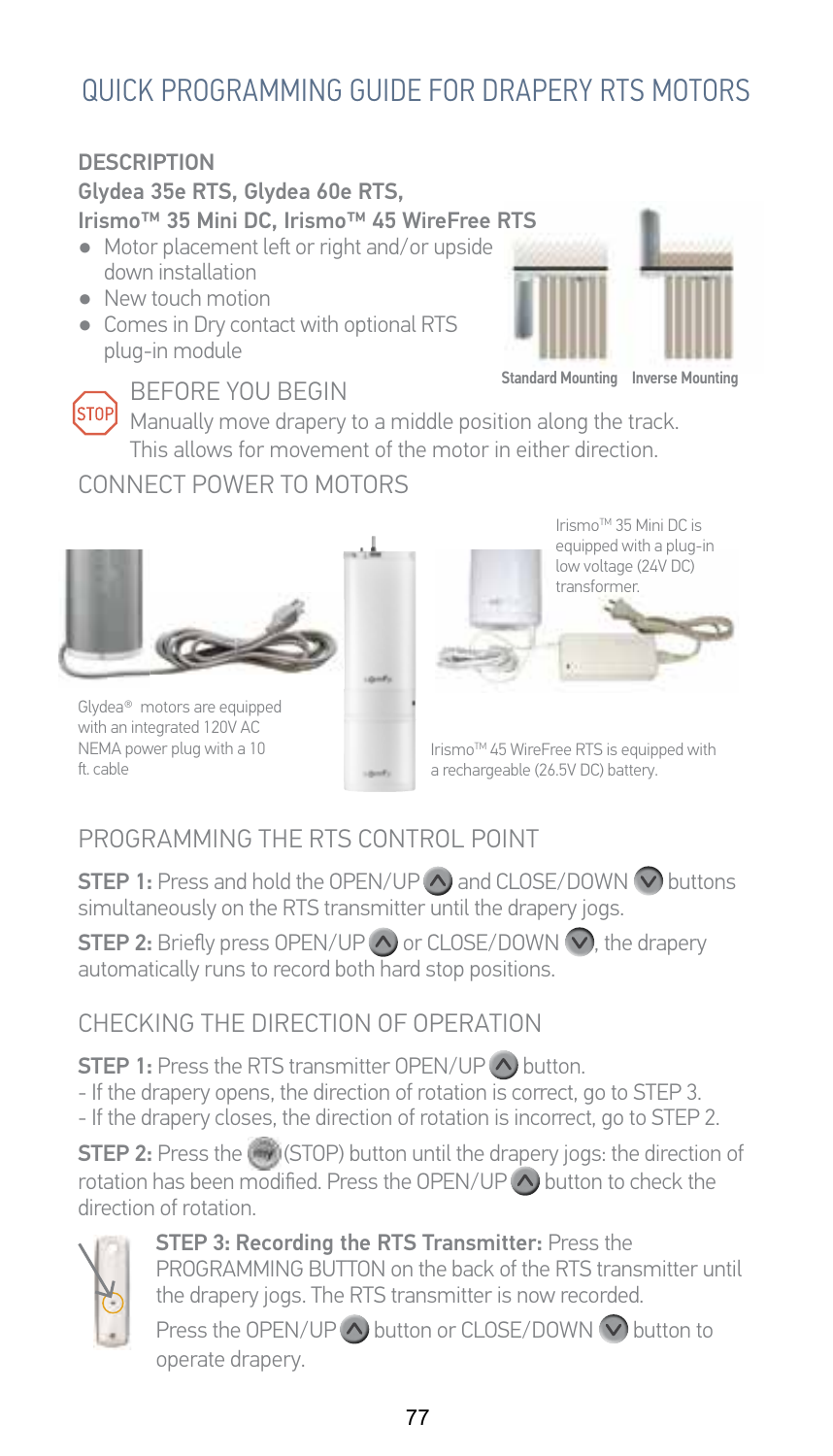#### SETTING INTERMEDIATE PREFERRED "MY" POSITION

#### Recording "my" favorite position:

**STEP 1:** To set the "my" (--) (STOP) position, move the drapery to the desired intermediate position with the OPEN/UP  $\wedge$  or CLOSE/DOWN  $\vee$ **buttons** 

**STEP 2:** Press the (b) (STOP) button until the drapery jogs to confirm setting.

#### Delete the "my" position:

To delete the "my" (STOP) position, move the drapery to the current "my" (=y) (STOP) position, then press the (=y) (STOP) button until the drapery jogs.

#### AD ILISTING THE LIMITS

**STEP 1:** Press the OPEN/UP  $\bigwedge$  or CLOSE/DOWN  $\bigvee$  button to move the drapery to the limit to be re-adjusted.

**STEP 2:** Press and hold the OPEN/UP  $\wedge$  and CLOSE/DOWN  $\vee$  buttons simultaneously until the drapery jogs.

**STEP 3:** Press and hold the OPEN/UP  $\wedge$  or CLOSE/DOWN  $\bigcirc$  buttons to move the drapery to the new desired position.

**STEP 4:** To confirm the new limit, press and hold the (++) (STOP) button until the drapery jogs.

#### MODIFYING THE MOTOR ROTATION DIRECTION

**STEP 1:** Press OPEN/UP  $\bigwedge$  or CLOSE/DOWN  $\bigvee$  button to move the drapery away from the limit:

**STEP 2:** Press and hold the OPEN/UP  $\wedge$  and CLOSE/DOWN  $\vee$  buttons simultaneously until the drapery jogs.

**STEP 3:** Press the (FW) (STOP) button until the drapery jogs to reverse the rotation direction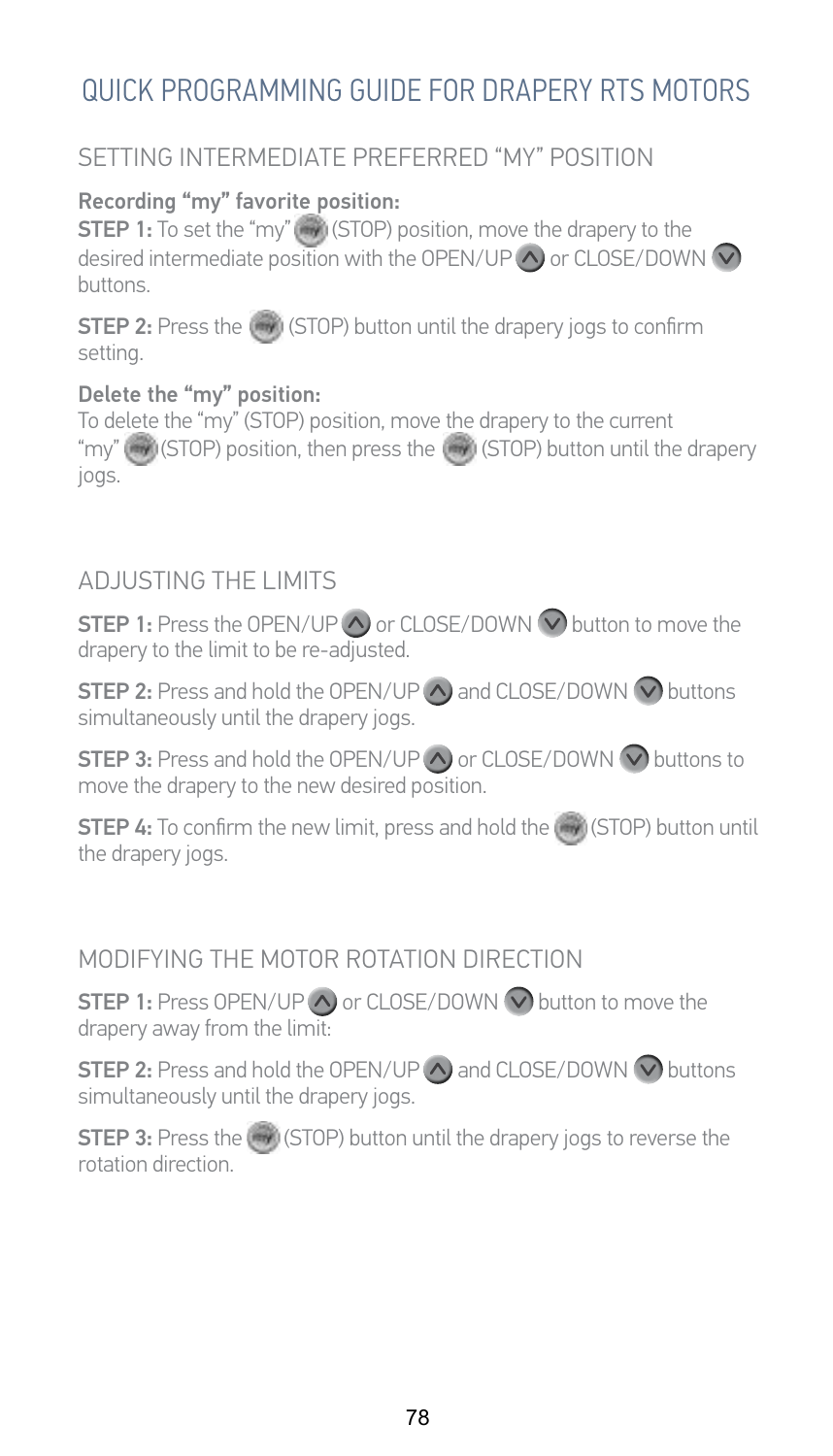DRY CONTACT MODE SETTING (does not apply to Irismo™ 45)

**STEP 1:** Press OPEN/UP  $\bigwedge$  or CLOSE/DOWN  $\bigvee$  button to move the drapery away from the limit.

**STEP 2:** Press and hold the OPEN/UP  $\bigwedge$  and CLOSE/DOWN  $\bigvee$  buttons simultaneously until the drapery jogs.

STEP 3: Press the (→ ISTOP) and CLOSE/DOWN ⊙ buttons simultaneously until the drapery jogs.

### ACTIVATING THE TOUCH MOTION FEATURE

NOTE: The Glydea by default does not have the touch motion feature activated.

**STEP 1:** Press OPEN/UP  $\bigwedge$  or CLOSE/DOWN  $\bigvee$  button to move the drapery away from the limit.

**STEP 2:** Press and hold the OPEN/UP  $\wedge$  and CLOSE/DOWN  $\vee$  button simultaneously until the drapery jogs.

STEP 3: NOTE - Be sure to follow the steps associated with your desired sensitivity setting.

To activate the Standard Sensitivity Setting (more sensitive) Press the OPEN/UP  $\bigwedge$  and CLOSE/DOWN  $\bigvee$  buttons simultaneously until the drapery jogs (total of 2 jogs) then proceed to Step 4.

To activate the Low Sensitivity Setting (less sensitive) Press the OPEN/UP  $\wedge$  and CLOSE/DOWN  $\bigcirc$  buttons simultaneously until the drapery jogs once. Then press the OPEN/UP <a>>
and CLOSE/ DOWN  $\bigcirc$  buttons simultaneously until the drapery jogs again (total of 3 jogs). Proceed to Step 4.

**STEP 4:** Press the (Fig. (STOP) button until the drapery jogs to confirm the setting.